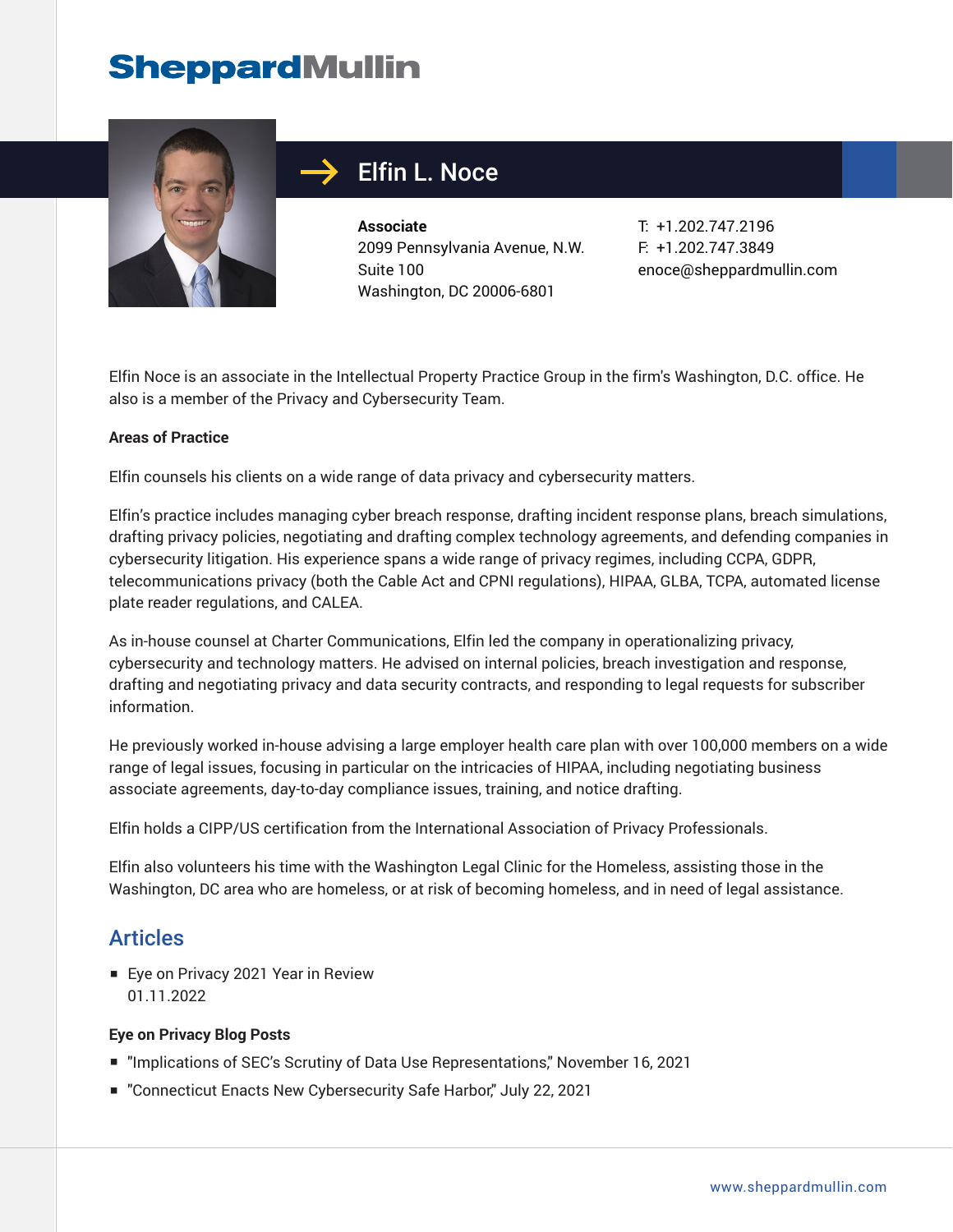## **SheppardMullin**

- "What Does the Fifth Circuit's Vacating of HHS HIPAA Fines Mean for Companies This Year?" February 8, 2021
- "FTC Settles Over Alleged Failure to Manage Service Providers," January 7, 2021
- "FTC Settles with Travel Services Provider Over Security Issues," December 28, 2020
- "NIST Finalizes Guidance on Security and Privacy Control Baselines SP 800-53B," November 6, 2020
- "Israel Follows Europe's Lead on Privacy Shield," October 12, 2020
- "NIST Issues Long-Awaited Final Guidance on Security and Privacy Controls SP 800-53," October 5, 2020
- "NIST Issues Draft Guidance on Security and Privacy Control Baselines SP 800-53B," August 6, 2020
- "NIST Proposes Draft Enhanced Security Requirements for Protecting CUI," July 28, 2020
- "Maine Internet Privacy Law Survives Challenge," July 21, 2020
- "NIST Releases Cybersecurity Guidance for Manufacturers of IoT Devices," June 18, 2020
- "European Parliament Weighs in on Automated Decision-Making," February 24, 2020
- "FTC Finalizes Five Settlements Regarding Privacy Shield Claims," January 22, 2020
- "NAI's 2020 Code Effective January 1 Along with CCPA," December 17, 2019
- "New European Data Protection Board Guidance on Data Protection by Design and by Default," December 10, 2019
- "A Single Text Message May Not Violate TCPA," October 7, 2019
- "What To Do About Employees Under CCPA: An Update," September 19, 2019
- "Illinois Joins States Requiring Breach Notice to AG," September 3, 2019
- "New York SHIELD Act Expands Breach Notice Requirements Starting in October," August 27, 2019
- "Preparing for New York's New Data Security Requirements," August 26, 2019
- "Maryland Adds Requirements to Breach Notice Law," July 2, 2019
- "Texas Breach Law Will Change in 2020, To Require Attorney General Notification," June 25, 2019
- "Maine Passes Broadband Privacy Bill," June 12, 2019
- "Washington Enacts Restrictions on Applicant Wage and Salary Questions," June 10, 2019
- "Feds Want New IoT Guidance to Address Security Vulnerabilities," May 22, 2019
- "New Jersey Breach Notice Law Expands To Cover Online Account Breaches," May 16, 2019
- "Utah Requires Law Enforcement Search Warrants," May 14, 2019
- "Happy First Day of Spring! Ohio Insurance Law Effective Today," March 20, 2019
- "Cyber Concerns Lead to EU Recall of a Connected Kids Devices," February 13, 2019
- "Court Finds Cybersecurity-Related Claims Sufficient in Securities Class Action," February 6, 2019

### **Government Contracts & Investigations Blog**

■ "IoT Legislation Advances in Congress," September 29, 2020

### **FCC Law Blog Posts**